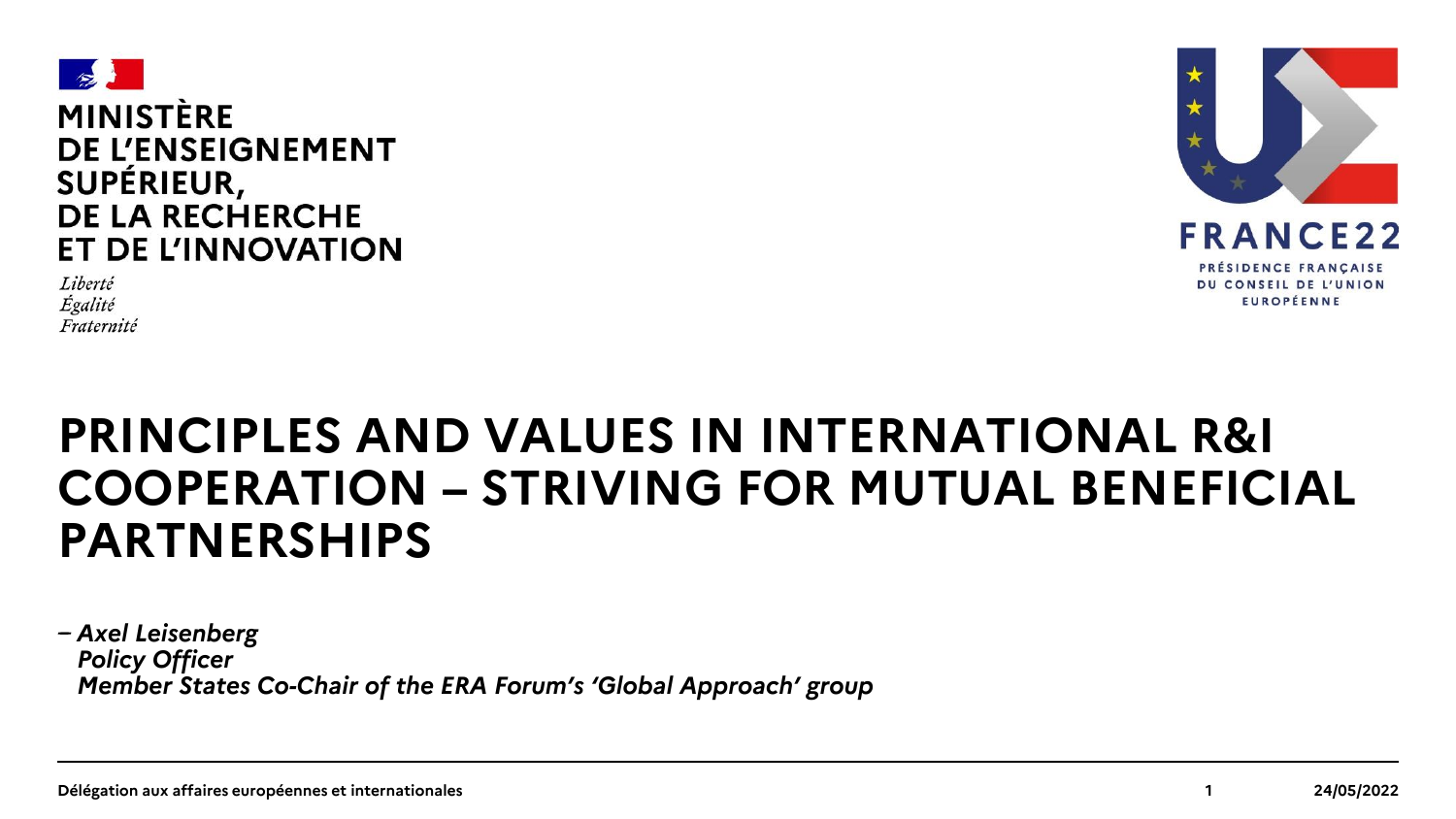**DE LA RECHERCHE** ET DE L'INNOVATION

**1. The French Presidency of the Council of the European Union**

**"Recovery, Strength and a Sense of Belonging"**

*Programme for the French Presidency of the Council of the European Union*

# **Thematic objectifs in the field of higher education, research and innovation**:

- promote synergies between higher education, research, innovation and services to society
- **Exerce international dimension of** European higher education, research and innovation policies
- developing a sense of European identity
- **deepen the reflection on open science**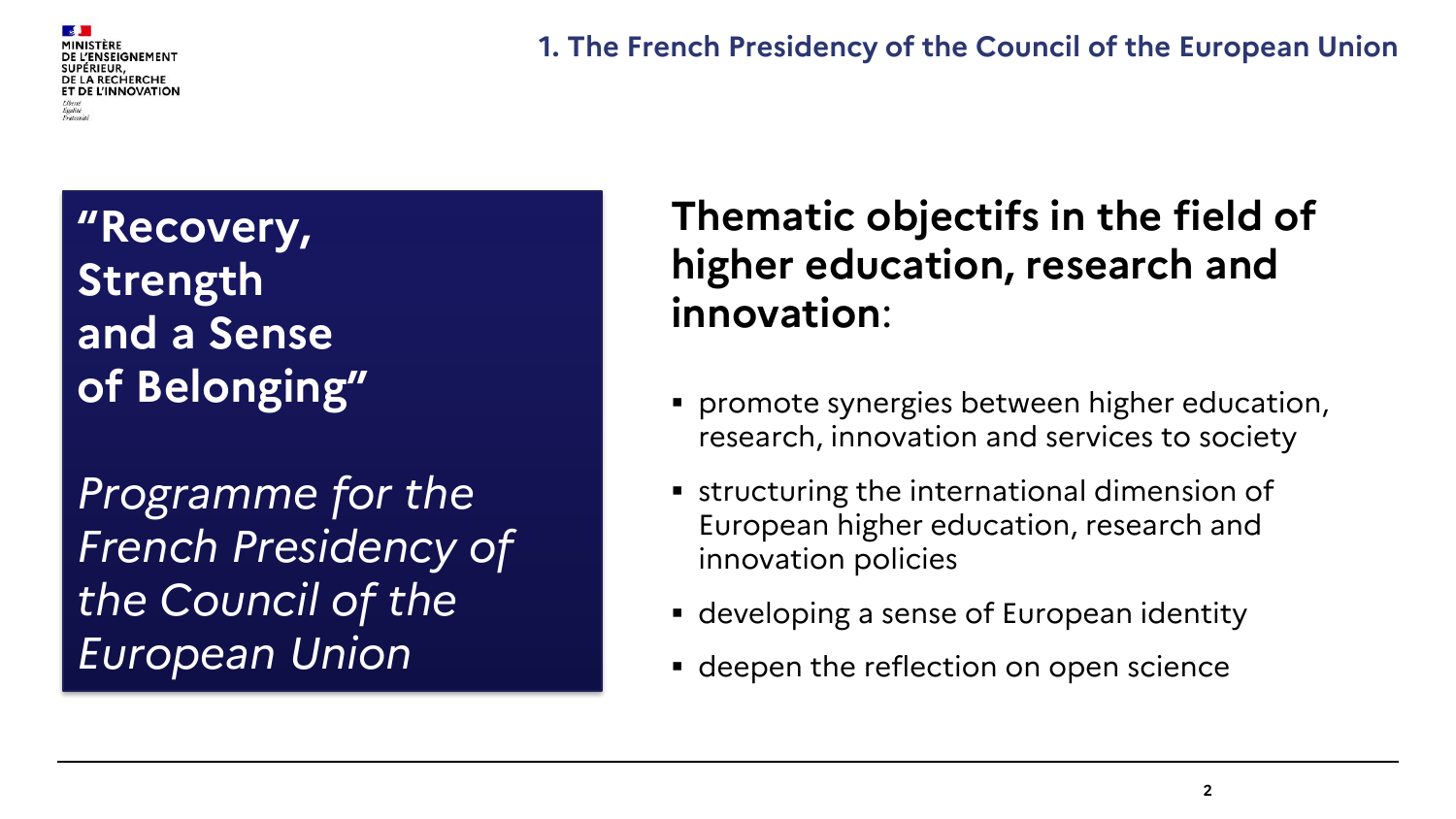DE L'ENSEIGNEMENT **SUPÉRIEUR** DE LA RECHERCHE ET DE L'INNOVATION Égalité<br>Fraternit

### **1. The French Presidency of the Council of the European Union**

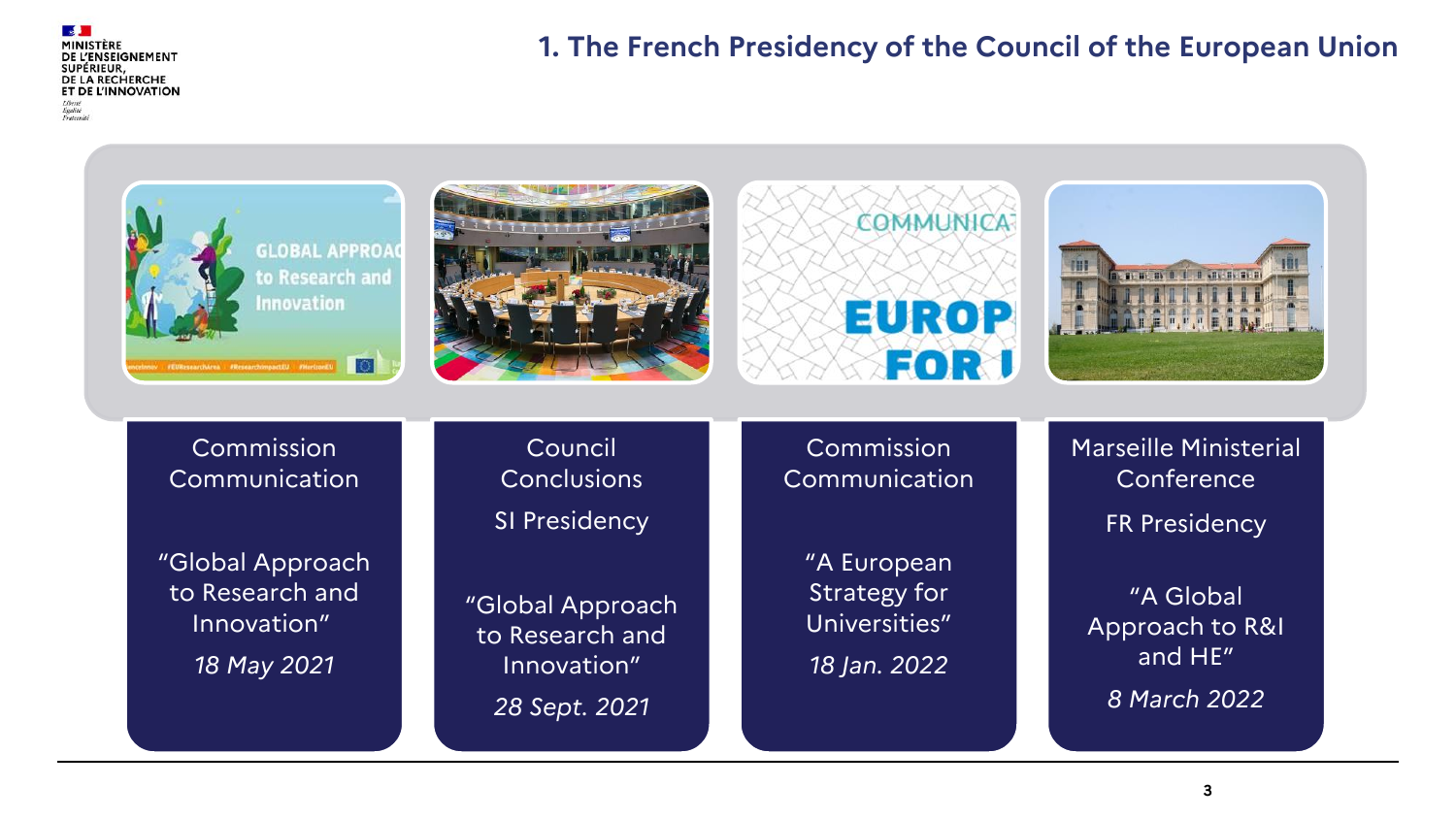**ISEIGNEMENT** DE LA RECHERCHE ET DE L'INNOVATION

### **2. The Ministerial Conference on a Global Approach to Research, Innovation and Higher Education**



**Objectives** 

- facilitate discussions between Member States to agree on the key principles and values of international cooperation
- underline the orientations of the Union's policy on cooperation with third countries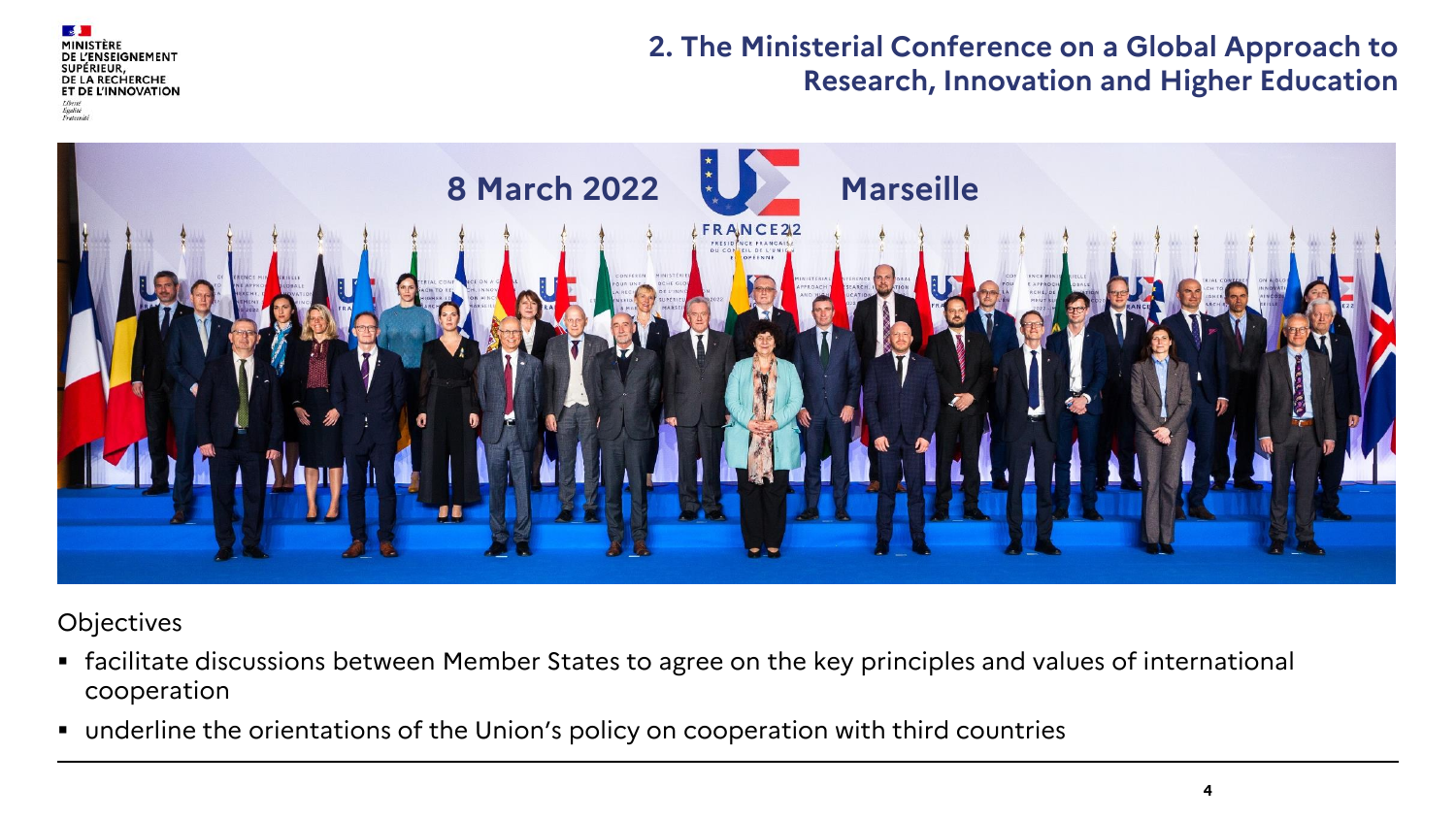ENSEIGNEMENT DE LA RECHERCHE ET DE L'INNOVATION

*The Declaration provides a framework for the future for fair, open, inclusive, participatory science that works for the common good, which will form the basis for dialogue with non-EU countries*

**2. The Ministerial Conference on a Global Approach to Research, Innovation and Higher Education**

Outcome

- Ministerial debate on the principles and values of international cooperation
- Marseille Declaration on international cooperation in research and innovation

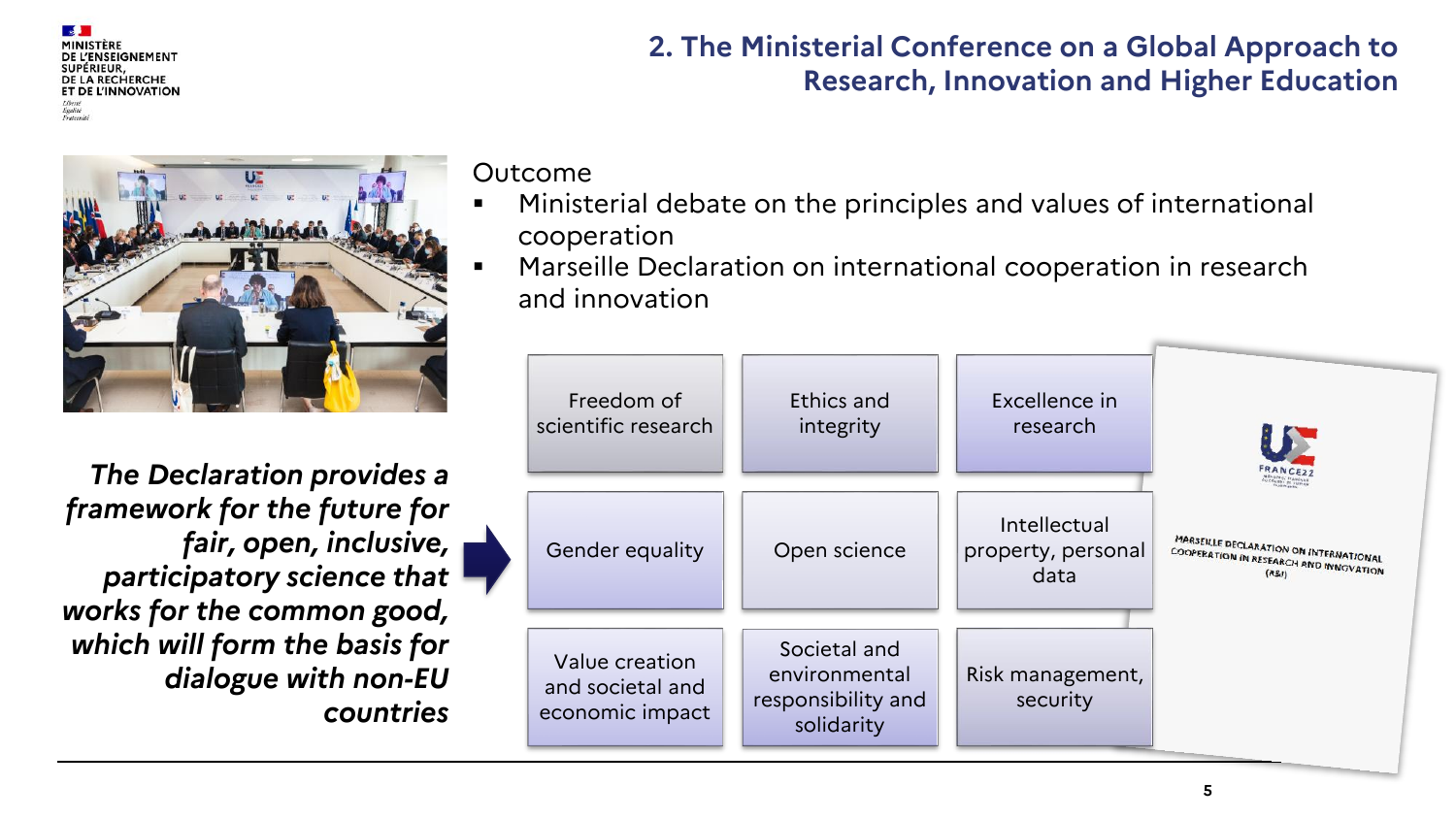

**2. The Ministerial Conference on a Global Approach to Research, Innovation and Higher Education**

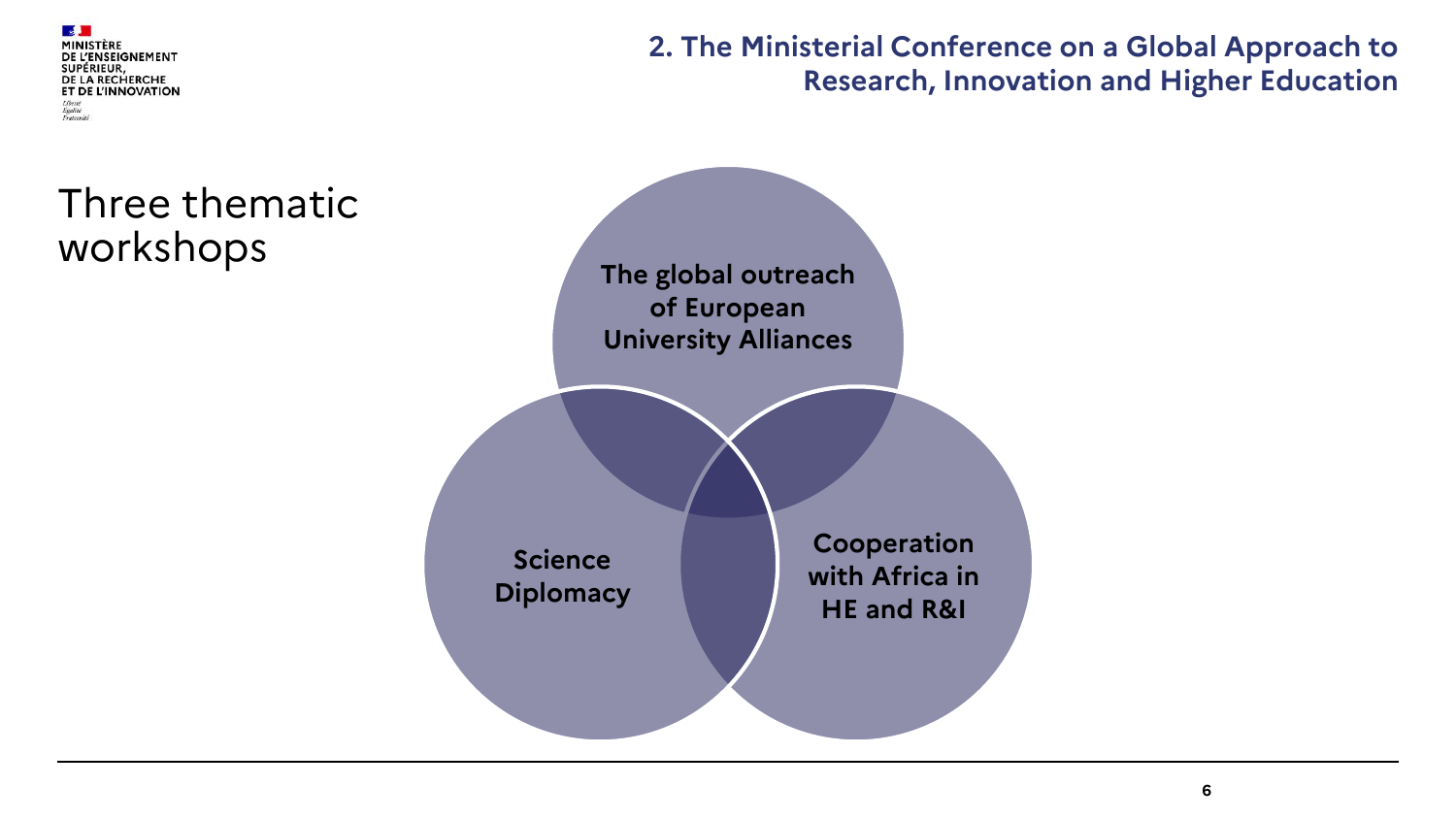

**2. The Ministerial Conference on a Global Approach to Research, Innovation and Higher Education**

## Planned follow-up



• Launch of a multilateral dialogue on principles and values in international R&I cooperation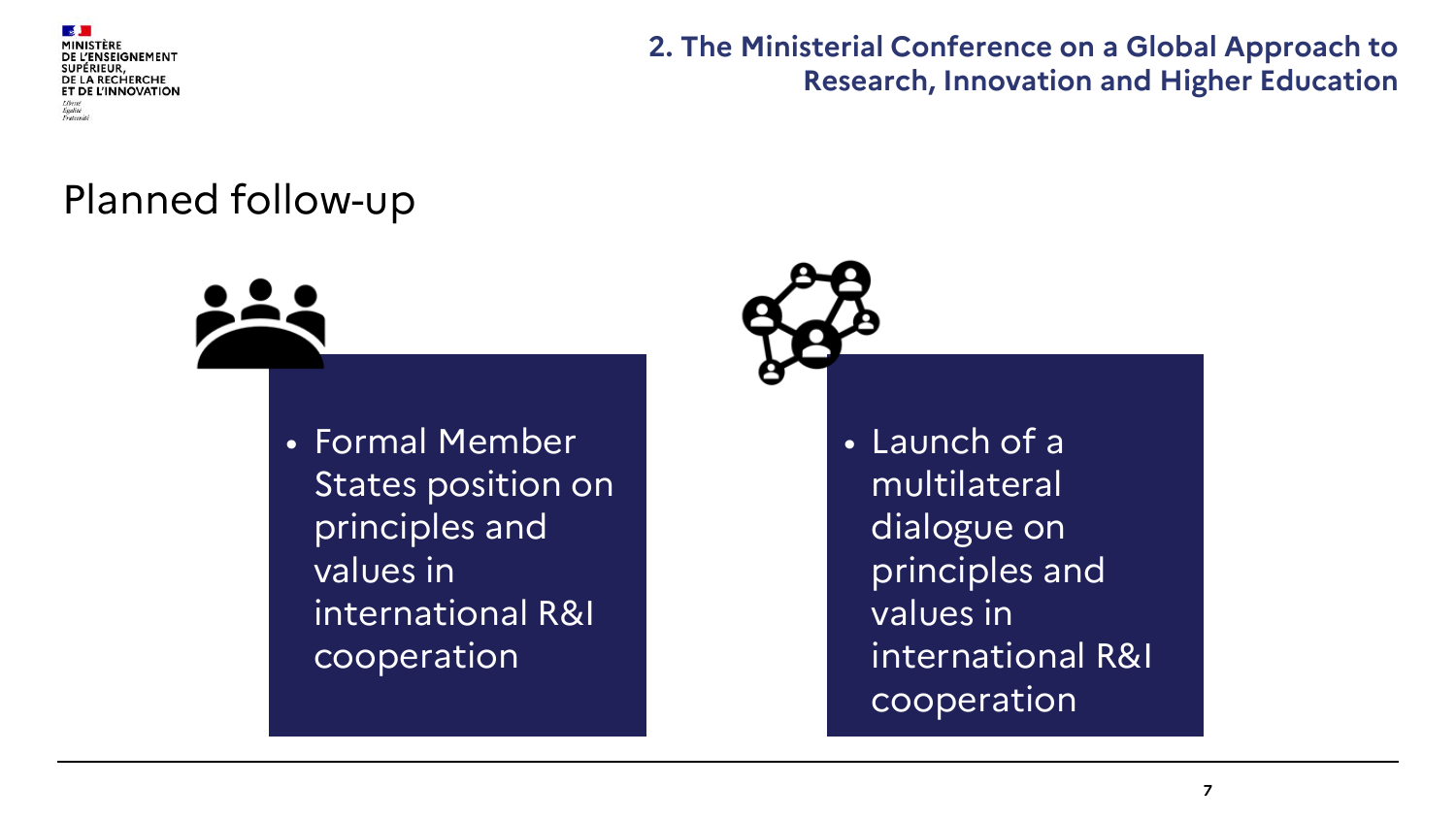

**3. Coordination between EU and Member States level on international R&I cooperation** 

### Support to the objectives defined in the "Global Approach to R&I" via the ERA Forum

### Pilot initiatives based on the "Team Europe" approach

Multilateral dialogue on the values and principles of international R&I cooperation

Advice on the development of a "European Science Diplomacy Agenda"

Coordinated approach to engagement in multilateral initiatives

Monitoring and implementation